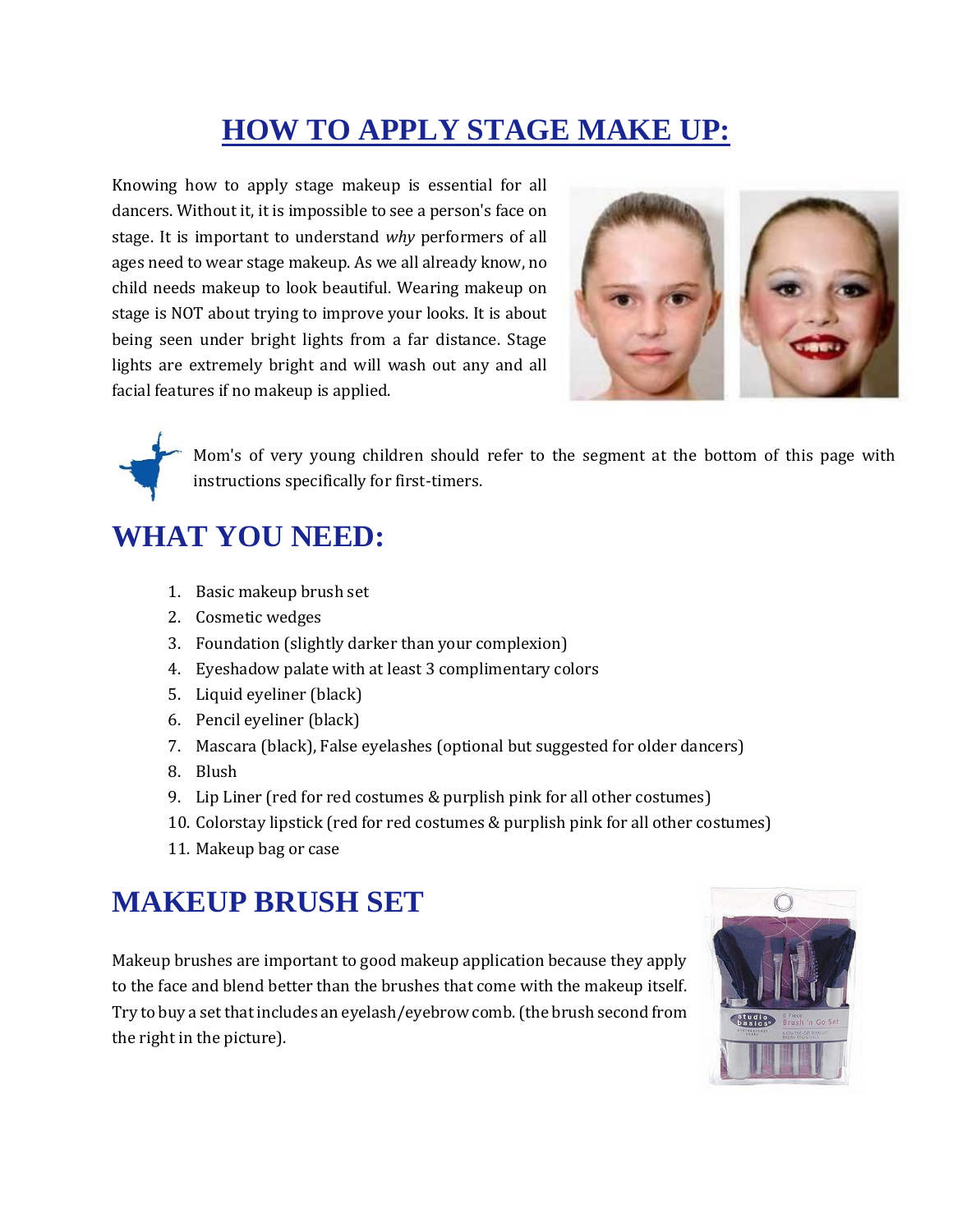#### **FOUNDATION**



Apply foundation to a clean face. Use the cosmetic wedges to help blend the foundation into the skin. Be sure to blend a little foundation to the bottom of the chin into the top of the neck so that the foundation looks natural.



#### **EYESHADOW**

- 1. Apply the lightest color to just under the eyebrow and to the eyelid.
- 2. Apply the next lightest color in between where you put the lightest color and blend it in well.
- 3. Apply the darkest color to the crease of the eye only and blend it in well.





## **EYELINER**

- 1. Apply liquid eyeliner to the top of the eye, as close to the lashes as you can manage.
- **2.** Apply a very thin line of pencil eyeliner to the bottom of the eye. Be careful not to apply too much. If the line is too thick on the bottom of the eye, it actually makes the eyes look less open on stage.

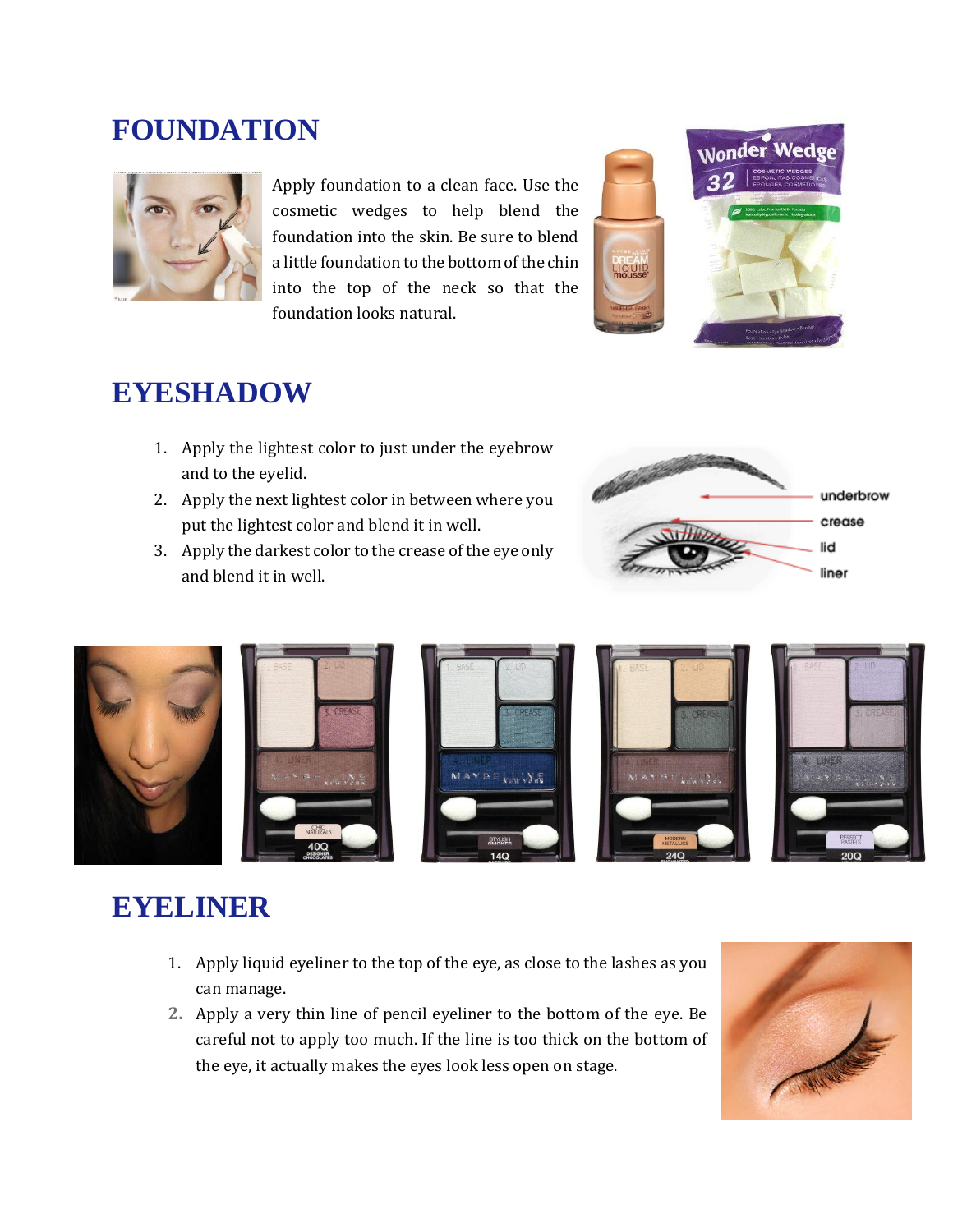

# **MASCARA**

Apply mascara to lashes. Again, focus more on the top lashes and apply very little to the bottom lashes. Use the eyelash comb to help separate and extend the eyelashes after applying mascara. Watch the bonus section in the YouTube clip below for how to apply false eyelashes.



#### **BLUSH**

Starting at the middle of the cheekbone, use a big brush to blend the blush back. Using a large blush brush (as opposed to the kind that comes with the blush) will help to blend the blush into the skin and make it look more natural.





# **LIPS**

- 1. Apply lipliner first. Be sure to stay within the natural lines of the lips.
- 2. Next, apply lipstick to the inside of the lips. Colorstay works best because once it is on, it does not come off when a performer sweats, drinks water, or changes her costume (It is next to impossible to get red lipstick out of a light-colored costume).



# **COSMETIC BAG OR CASE**

If your child is in multiple routines, you may need to touch up her makeup from time to time. Keep all your makeup and hair accessories in one place so it is easier to locate.